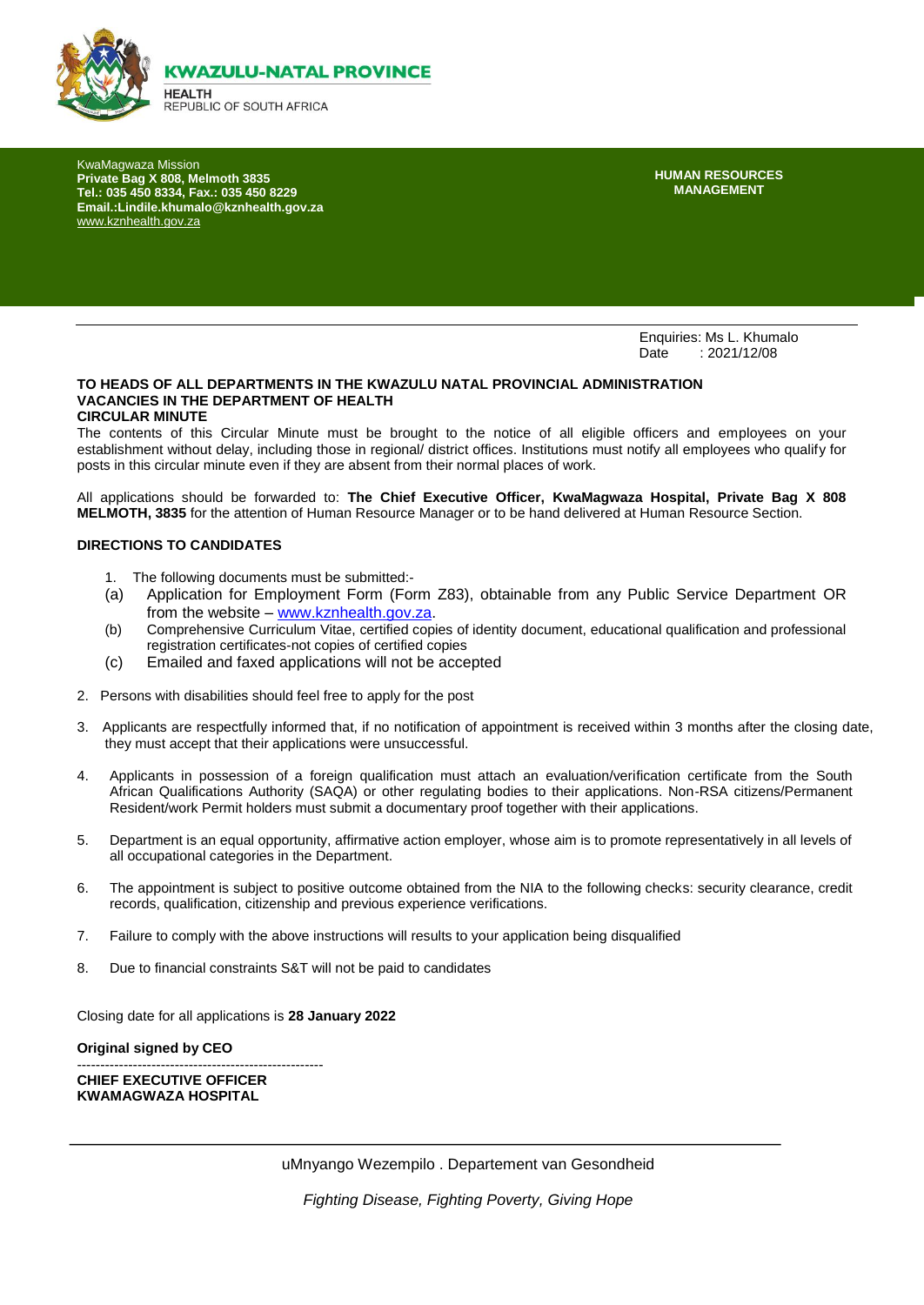**REFERENCE NO : KH 18/2021 NUMBER OF POSTS : 01 CENTRE/SECTION : GATEWAY CLINIC**

# **POST : OPERATIONAL MANAGER SPECIALTY (GRADE 1) INSTITUTION : KWAMAGWAZA HOSPITAL REMUNERATION : R571 242.00 – R642 933.00 PER ANNUM BENEFITS : 8% INHOSPITABLE ALLOWANCE OF BASIC SALARY, 13 TH CHEQUE, MEDICAL AID (OPTIONAL), HOME OWNERS ALLOWANCE, (EMPLOYEE MUST MEET PRESCRIBED REQUIREMENTS)**

#### **MINIMUM REQUIREMENTS**

- Grade 12/ Senior Certificate
- ▶ Degree/Diploma in General Nursing and Midwifery plus one (1) year post –basic nursing qualifications in Clinical Nursing Science Health Assessment, Treatment and Care (PHC).
- Current registration with SANC (2021) as General Nurse and Primary Health Care.
- A minimum of 9 (nine) years appropriate /recognizable nursing experience after registration as a Professional Nurse with the SANC in General Nursing, of which at least five (5) years must be appropriate/recognizable PHC experience after obtaining a one (1) year post basic qualification in PHC
- $\triangleright$  Proof of current and previous experience endorsed by Human Resource Department (not certificate of service.)

## **KNOWLEDGE ,SKILLS TRAINING AND COMPETENCIES REQUIRED**

- $\triangleright$  In depth knowledge of nursing legislation, related legal and ethical nursing practices, Public service policies and other Health related prescripts
- Knowledge of quality norms and standards as directed by Negotiated Service Delivery Agreement, National Core Standards, Patient Right Charter and Batho Pele Principles.
- $\triangleright$  Leadership, organizing, decision –making, problem solving.
- Computer literacy to enhance service delivery
- $\triangleright$  Time and conflict management skills
- $\triangleright$  Report writing skills
- $\triangleright$  Communication skills to enhance team work
- Human Resource and Financial Management

## **KEY PERFOMANCE AREAS**

- $\triangleright$  Management of the Clinic and staff.
- $\triangleright$  Assist Doctor during Clinic visits.
- $\triangleright$  Assist in track and tracing of early missed, late missed and defaulters of chronic treatment.
- $\triangleright$  Provide Clinical assessment, diagnosis, treatment and care of all clients visiting the Clinic.
- $\triangleright$  Report all medication using Synch.
- $\triangleright$  Maintain ICSRM and OHSC status of the Clinic and improve for better results.
- $\triangleright$  Data management and analysis including data clean up if needed.
- $\triangleright$  Improve Clinical program outcomes.
- Maintain disciplinary processes including consequence management.
- $\triangleright$  Give health education to clients on adherence to treatment.
- $\triangleright$  Audit Clinical records by analyzing data.
- $\triangleright$  Implement quality improvement plans for audits done.

**ENQUIRIES: Mrs P.D. Buthelezi: 035 450 8256 CLOSING DATE: 28 January 2022 NB: Preference will be given to African Male and pupil with disabilities**.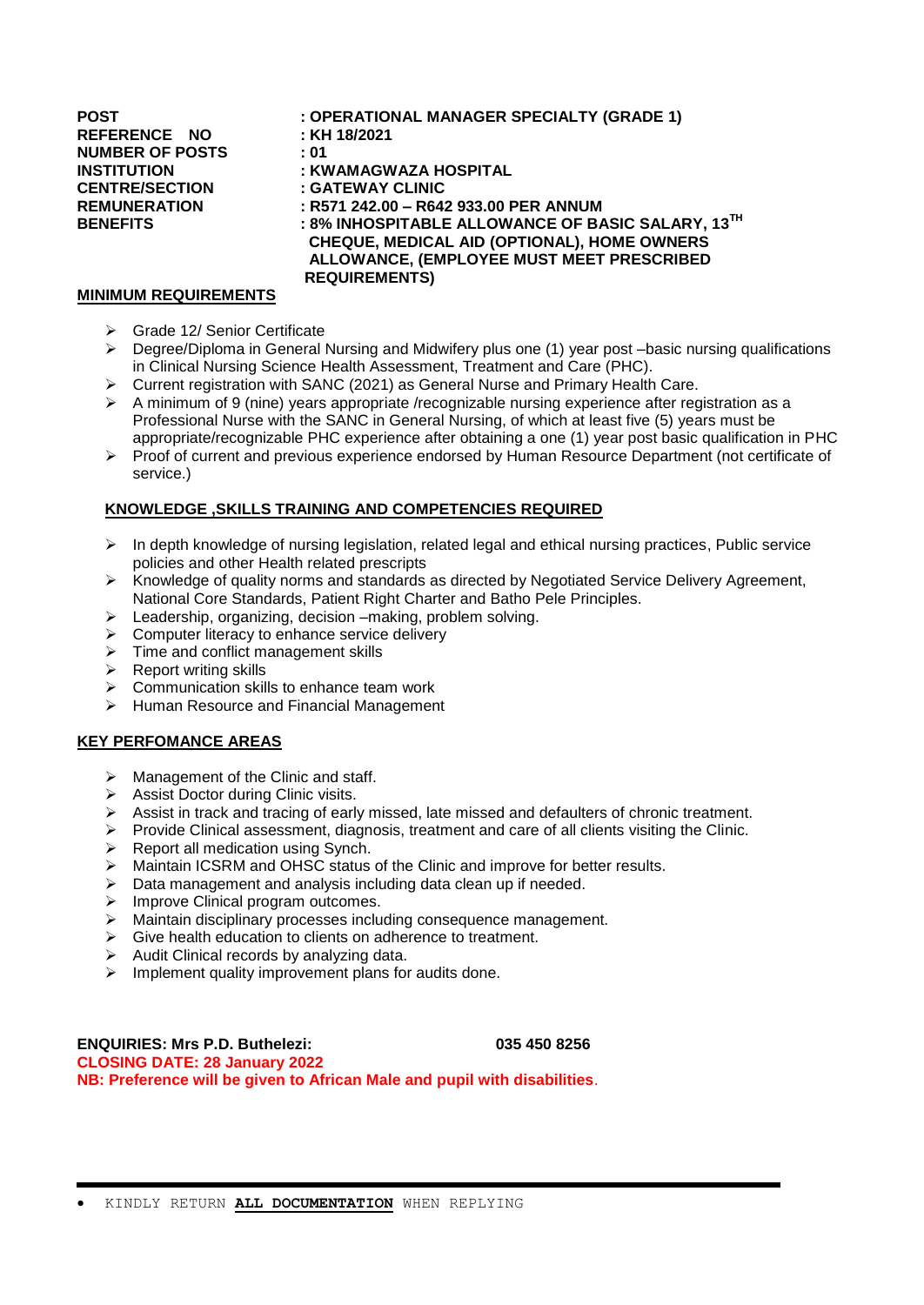**REFERENCE NO : KH 19/2021 NUMBER OF POSTS : 01 CENTRE/SECTION : MOBILE CLINIC**

# **POST : OPERATIONAL MANAGER SPECIALTY (GRADE 1) INSTITUTION : KWAMAGWAZA HOSPITAL REMUNERATION : R571 242.00 – R642 933.00 PER ANNUM BENEFITS : 8% INHOSPITABLE ALLOWANCE OF BASIC SALARY, 13TH CHEQUE, MEDICAL AID (OPTIONAL), HOME OWNERS ALLOWANCE, (EMPLOYEE MUST MEET PRESCRIBED REQUIREMENTS)**

#### **MINIMUM REQUIREMENTS**

- Grade 12/ Senior Certificate
- Degree/Diploma in General Nursing and Midwifery plus one (1) year post –basic nursing qualifications in Clinical Nursing Science Health Assessment, Treatment and Care (PHC).
- > Current registration with SANC (2021) as General Nurse and Primary Health Care.
- A minimum of 9 (nine) years appropriate /recognizable nursing experience after registration as a Professional Nurse with the SANC in General Nursing, of which at least five (5) years must be appropriate/recognizable PHC experience after obtaining a one (1) year post basic qualification in PHC
- $\triangleright$  Proof of current and previous experience endorsed by Human Resource Department (not certificate of service.)

## **KNOWLEDGE ,SKILLS TRAINING AND COMPETENCIES REQUIRED**

- $\triangleright$  In depth knowledge of nursing legislation, related legal and ethical nursing practices, Public service policies and other Health related prescripts
- $\triangleright$  Knowledge of quality norms and standards as directed by Negotiated Service Delivery Agreement, National Core Standards, Patient Right Charter and Batho Pele Principles.
- $\triangleright$  Leadership, organizing, decision –making, problem solving.
- $\triangleright$  Computer literacy to enhance service delivery
- $\triangleright$  Time and conflict management skills
- $\triangleright$  Report writing skills
- $\triangleright$  Communication skills to enhance team work
- $\triangleright$  Human Resource and Financial Management

#### **KEY PERFOMANCE AREAS**

- $\triangleright$  Management of the Clinic and staff.
- $\triangleright$  Assist Doctor during Clinic visits.
- $\triangleright$  Assist in track and tracing of early missed, late missed and defaulters of chronic treatment.
- $\triangleright$  Provide Clinical assessment, diagnosis, treatment and care of all clients visiting the Clinic.
- $\triangleright$  Report all medication using Synch.
- $\triangleright$  Maintain ICSRM and OHSC status of the Clinic and improve for better results.
- $\triangleright$  Data management and analysis including data clean up if needed.
- $\triangleright$  Improve Clinical program outcomes.
- Maintain disciplinary processes including consequence management.
- $\triangleright$  Give health education to clients on adherence to treatment.
- Audit Clinical records by analyzing data.
- $\triangleright$  Implement quality improvement plans for audits done.

**ENQUIRIES: Mrs P.D. Buthelezi: 035 450 8256 CLOSING DATE: 28 January 2022 NB: Preference will be given to African Male and pupil with disabilities**.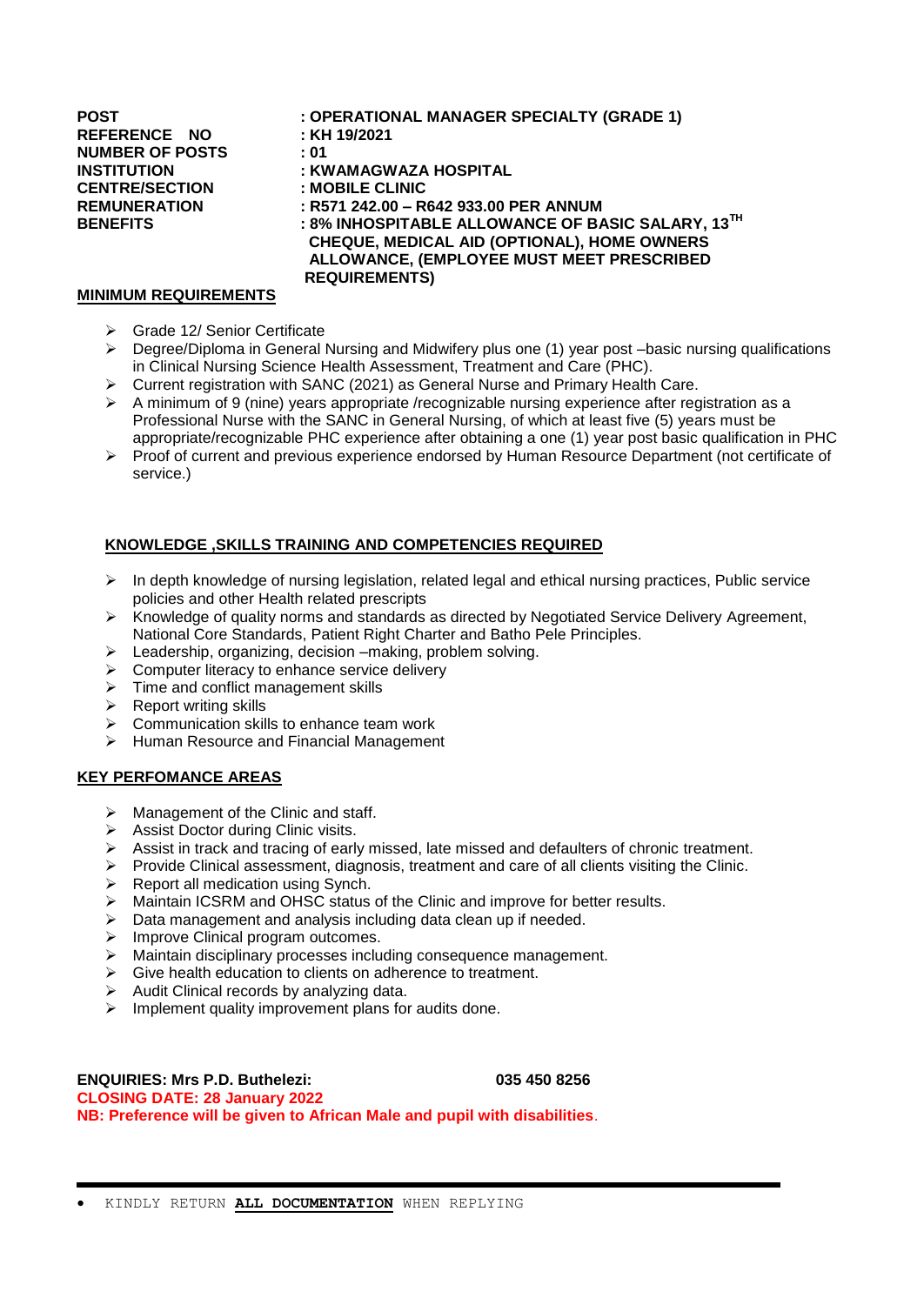**REFERENCE : KH 20/2021 NUMBER OF POSTS : 02 INSTITUTION : KWAMAGWAZA HOSPITAL CENTRE/SECTION : YANGUYE CLINIC X2**

## **POST : CLINICAL NURSE PRACTITIONER (GRADE1-2)**

- 
- 

**SALARY : GRADE 1 R388 974.00-R450 939.00 PER ANNUM**

 **GRADE 2 R478 404.00-R588 390.00 PER ANNUM**

**: 8% INHOSPITABLE ALLOWANCE OF BASIC SALARY, 13TH CHEQUE, MEDICAL AID (OPTIONAL), HOME OWNERS ALLOWANCE, (EMPLOYEE MUST MEET PRESCRIBED REQUIREMENTS)** 

# **MINIMUM REQUIREMENTS FOR THESE POSTS:**

# **GRADE 1:**

- Grade 12/Senior Certificate, Basic R425 qualification (i.e. Diploma/Degree in General Nursing and Midwifery) or Equivalent qualification that allows registration with the SANC as Professional Nurse that allows registration with SANC as a Professional Nurse.
- $\triangleright$  One year post basic qualification in Clinical Nursing Science, Health assessment, Treatment and Care (PHC).
- $\triangleright$  Current registration with the SANC (2021) as a Professional Nurse.
- $\triangleright$  A minimum of 4years appropriate or recognizable experience in Nursing after registration as Professional Nurse with the SANC in General Nursing.
- $\triangleright$  Proof of current and previous experience endorsed by Human Resource Department (not certificate of service).

## **GRADE 2:**

- Grade 12/Senior Certificate, Basic R425 qualification (i.e. Diploma/Degree in General Nursing and Midwifery) or Equivalent qualification that allows registration with the SANC as Professional Nurse
- $\triangleright$  A minimum of fourteen (14) years actual service and /or appropriate/recognizable experience after registration as professional Nurse with the SANC in General Nursing.
- $\triangleright$  At least 10 years of this period must be appropriate/recognizable experience in PHC after obtaining the relevant 1 year post basic qualification required for the relevant specialty.
- Proof of current and previous experience endorsed by Human Resource Department(not certificate of service)

## **KNOWLEDGE, SKILLS TRAINING AND COMPETENCIES REQUIRED**

- $\triangleright$  Knowledge and experience of Public Service Policies , Acts and Regulations
- $\triangleright$  Sound Management, negotiation, inter-personal and problem solving skills.
- $\triangleright$  Good verbal and written communication skills
- $\triangleright$  Knowledge of Labour Relations and disciplinary procedures
- $\triangleright$  Clinical competencies
- $\triangleright$  Knowledge of nursing care delivery approaches
- $\triangleright$  Analytical thinking , decision –making and conflict management skills

## **KEY PERFORMANCE AREAS**

- Assist Operational Manager in management of the clinic.
- $\triangleright$  Assist Doctor during Clinic visits
- $\triangleright$  Assist in track and tracing of early missed, late missed and defaulters of chronic treatment.
- $\triangleright$  Provide clinical assessment, diagnosis, treatment and care of all clients visiting the clinic.
- $\triangleright$  Report all medication using Synch.
- Give health education to clients on adherence to treatment.
- $\triangleright$  Audit clinical records by analyzing data
- $\triangleright$  Implement quality improvement plans for audits done
- $\triangleright$  Implement EPMDS as per circulars
- $\triangleright$  Provide In-service education to staff about labour related issues.

# **ENQUIRIES: Mr MS Nkabinde: 035 450 8203**

# **CLOSING DATE: 28 January 2022**

NB: Preference will be given to African Male and people with disabilities.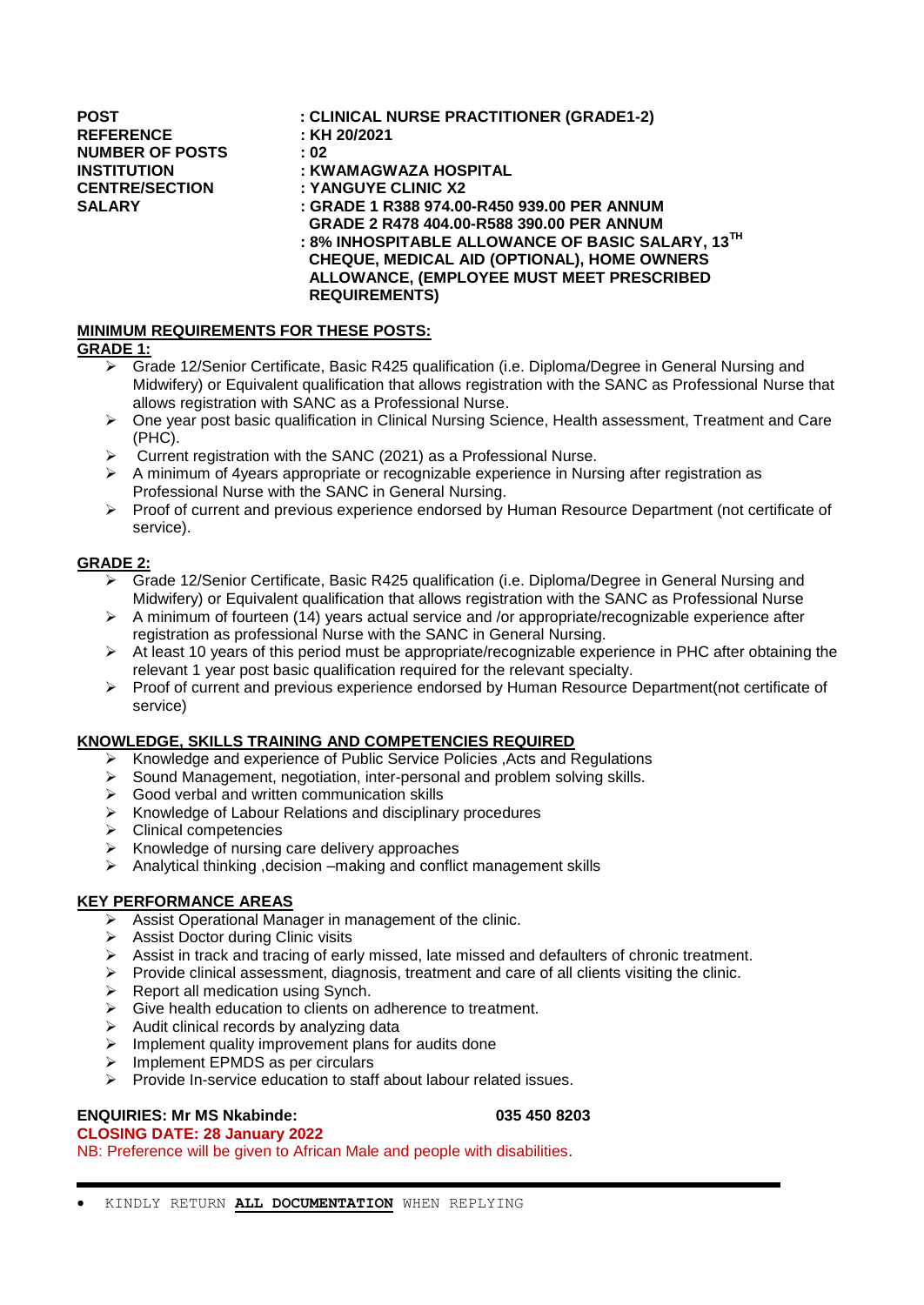**REFERENCE : KH 21/2021 NUMBER OF POSTS : 01**

## **POST : CLINICAL NURSE PRACTITIONER (GRADE1-2)**

- 
- 
- **INSTITUTION : KWAMAGWAZA HOSPITAL**
- **CENTRE/SECTION : KWAMBIZA CLINIC**

**SALARY : GRADE 1 R388 974.00-R450 939.00 PER ANNUM**

 **GRADE 2 R478 404.00-R588 390.00 PER ANNUM**

**: 8% INHOSPITABLE ALLOWANCE OF BASIC SALARY, 13TH CHEQUE, MEDICAL AID (OPTIONAL), HOME OWNERS ALLOWANCE, (EMPLOYEE MUST MEET PRESCRIBED REQUIREMENTS)** 

## **MINIMUM REQUIREMENTS FOR THESE POSTS:**

## **GRADE 1:**

- Grade 12/Senior Certificate, Basic R425 qualification (i.e. Diploma/Degree in General Nursing and Midwifery) or Equivalent qualification that allows registration with the SANC as Professional Nurse that allows registration with SANC as a Professional Nurse.
- $\triangleright$  One year post basic qualification in Clinical Nursing Science, Health assessment, Treatment and Care (PHC).
- $\triangleright$  Current registration with the SANC (2021) as a Professional Nurse.
- $\triangleright$  A minimum of 4years appropriate or recognizable experience in Nursing after registration as Professional Nurse with the SANC in General Nursing.
- $\triangleright$  Proof of current and previous experience endorsed by Human Resource Department (not certificate of service).

## **GRADE 2:**

- Grade 12/Senior Certificate, Basic R425 qualification (i.e. Diploma/Degree in General Nursing and Midwifery) or Equivalent qualification that allows registration with the SANC as Professional Nurse
- $\triangleright$  A minimum of fourteen (14) years actual service and /or appropriate/recognizable experience after registration as professional Nurse with the SANC in General Nursing.
- $\triangleright$  At least 10 years of this period must be appropriate/recognizable experience in PHC after obtaining the relevant 1 year post basic qualification required for the relevant specialty.
- Proof of current and previous experience endorsed by Human Resource Department(not certificate of service)

## **KNOWLEDGE, SKILLS TRAINING AND COMPETENCIES REQUIRED**

- $\triangleright$  Knowledge and experience of Public Service Policies , Acts and Regulations
- $\triangleright$  Sound Management, negotiation, inter-personal and problem solving skills.
- $\triangleright$  Good verbal and written communication skills
- $\triangleright$  Knowledge of Labour Relations and disciplinary procedures
- $\triangleright$  Clinical competencies
- $\triangleright$  Knowledge of nursing care delivery approaches
- $\triangleright$  Analytical thinking , decision –making and conflict management skills

## **KEY PERFORMANCE AREAS**

- Assist Operational Manager in management of the clinic.
- $\triangleright$  Assist Doctor during Clinic visits
- $\triangleright$  Assist in track and tracing of early missed, late missed and defaulters of chronic treatment.
- $\triangleright$  Provide clinical assessment, diagnosis, treatment and care of all clients visiting the clinic.
- $\triangleright$  Report all medication using Synch.
- Give health education to clients on adherence to treatment.
- $\triangleright$  Audit clinical records by analyzing data
- $\triangleright$  Implement quality improvement plans for audits done
- $\triangleright$  Implement EPMDS as per circulars
- $\triangleright$  Provide In-service education to staff about labour related issues.

## **ENQUIRIES: Mr MS Nkabinde: 035 450 8203**

## **CLOSING DATE: 28 January 2022**

NB: Preference will be given to African Male and people with disabilities.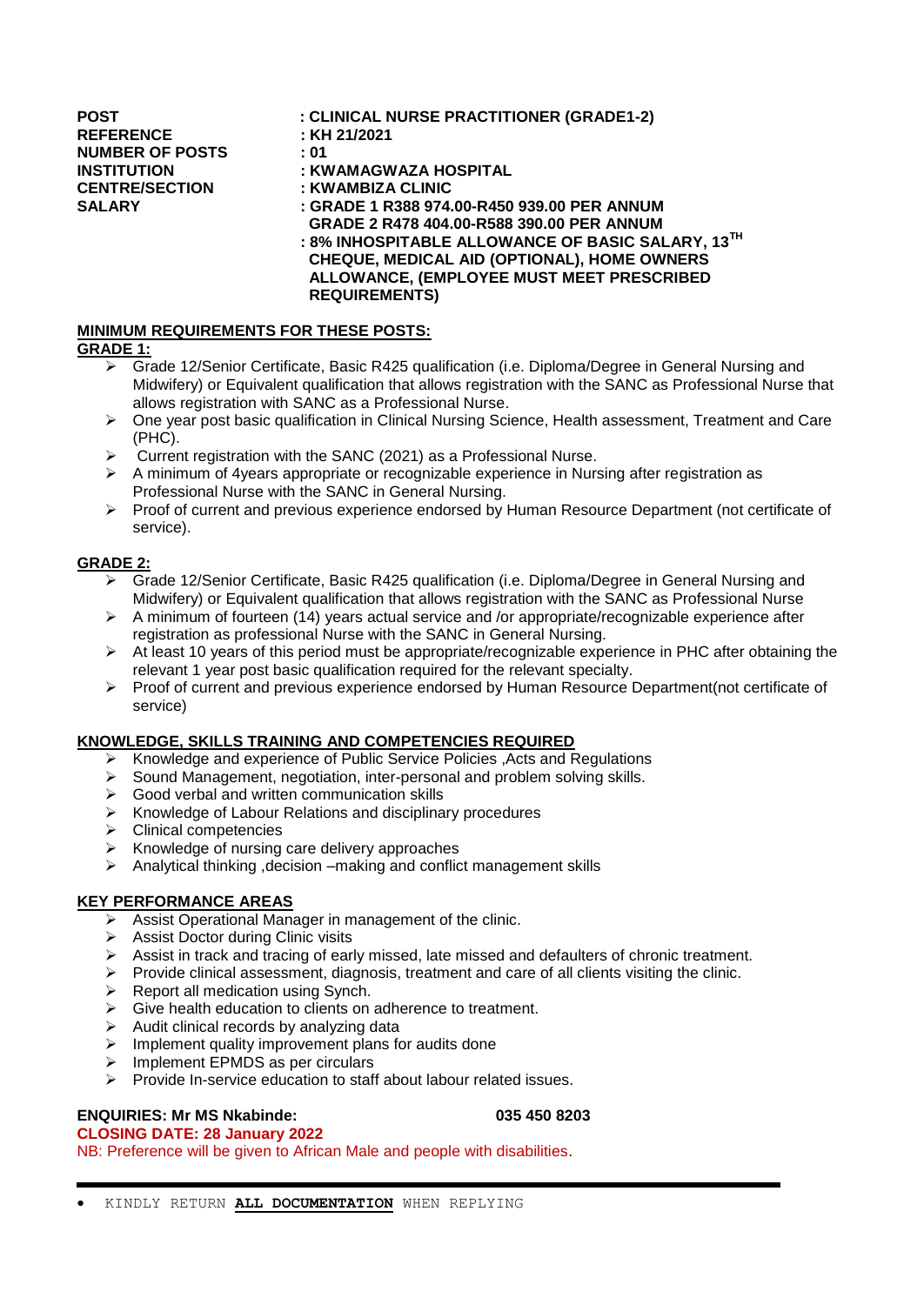| <b>POST</b><br>REFERENCE NO | : PROFESSIONAL NURSE SPECIALTY GRADE1-2<br>: KH 22/2021                                                                            |
|-----------------------------|------------------------------------------------------------------------------------------------------------------------------------|
| <b>NUMBER OF POST</b>       | :01                                                                                                                                |
| <b>INSTITUTION</b>          | : KWAMAGWAZA HOSPITAL                                                                                                              |
| <b>CENTRE</b>               | : ANTENATAL AND GYNAECOLOGY WARD                                                                                                   |
| <b>REMUNERATION</b>         | : GRADE1 R388 974.00 - R450 939.00 PER ANNUM                                                                                       |
|                             | GRADE2 R478 404.00 - R588 390.00 PER ANNUM                                                                                         |
| <b>BENEFITS</b>             | : 8% INHOSPITABLE ALLOWANCE OF BASIC SALARY, 13TH CHEQUE, MEDICAL<br>AID (OPTIONAL), (EMPLOYEE MUST MEET PRESCRIBED REQUIREMENTS). |

### **MINIMUM REQUIREMENTS FOR THESE POSTS: GRADE1**

- Grade 12/Senior Certificate, Basic R425 qualification (i.e. Diploma/Degree in General Nursing and Midwifery) or Equivalent qualification that allows registration with the SANC as Professional Nurse
- $\triangleright$  A post basic nursing qualification (Maternity) with at least one (1) year accredited with the SANC
- Current registration (2020) with the SANC as a Professional Nurse.
- $\triangleright$  A minimum of four (4) years appropriate or recognizable experience in Nursing after registration as Professional Nurse with the SANC in General Nursing.
- Proof of current and previous experience endorsed by Human Resource Department (not certificate of service).

## **GRADE2**

- Grade 12/Senior Certificate, Basic R425 qualification (i.e. Diploma/Degree in General Nursing and Midwifery) or Equivalent qualification that allows registration with the SANC as Professional Nurse
- $\triangleright$  A post basic nursing qualification (Maternity) with at least one (1) year accredited with the SANC
- $\triangleright$  Current registration (2020) with the SANC as a Professional Nurse.
- $\triangleright$  A minimum of fourteen (14) years actual service and or appropriate or recognizable experience in Nursing after registration as Professional Nurse with the SANC in General Nursing. At least ten (10) years of this period must be appropriate/recognizable experience in Maternity after obtaining the relevant one (1) year post basic required for relevant specialty
- Proof of current and previous experience endorsed by Human Resource Department (not certificate of service).

## **KNOWLEDGE, SKILLS TRAINING AND COMPETENCIES REQUIRED**

- $\triangleright$  Knowledge and experience of Public Service Policies , Acts and Regulations
- $\triangleright$  Sound Management, negotiation, inter personal and problem solving skills.
- $\triangleright$  Good verbal and written communication skills.
- $\triangleright$  Knowledge of Labour Relations and disciplinary procedures
- > Clinical competencies .
- $\triangleright$  Knowledge of nursing care delivery approaches.
- Analytical thinking, decision making and conflict management skills.

#### $\blacktriangleright$ **KEY PERFORMANCE AREAS**

- $\triangleright$  Admission of patients including screening and identification of problems of sick in antenatal patient.
- $\triangleright$  Supervision and delegation of duties for nurses working in antenatal and gynaecology unit.
- $\triangleright$  Monitoring of patients feto –maternal condition.
- $\triangleright$  Drawing nursing care plan for health promotions, self care, treatment and rehabilitation.
- $\triangleright$  Administration of medication.
- $\triangleright$  Appropriate management of mothers that are HIV positive.
- $\triangleright$  Provision of Health education to mothers.
- $\triangleright$  Keeping of accurate record.
- $\triangleright$  Transfer mothers in active stage of labor to labor ward.
- $\triangleright$  Provide clear summary for discharged patients.

# **ENQUIRIES: Mrs P.D Buthelezi 035 450 8256**

**CLOSING DATE: 28 January 2022 NB: Preference will be given to African Male and people with disabilities.**